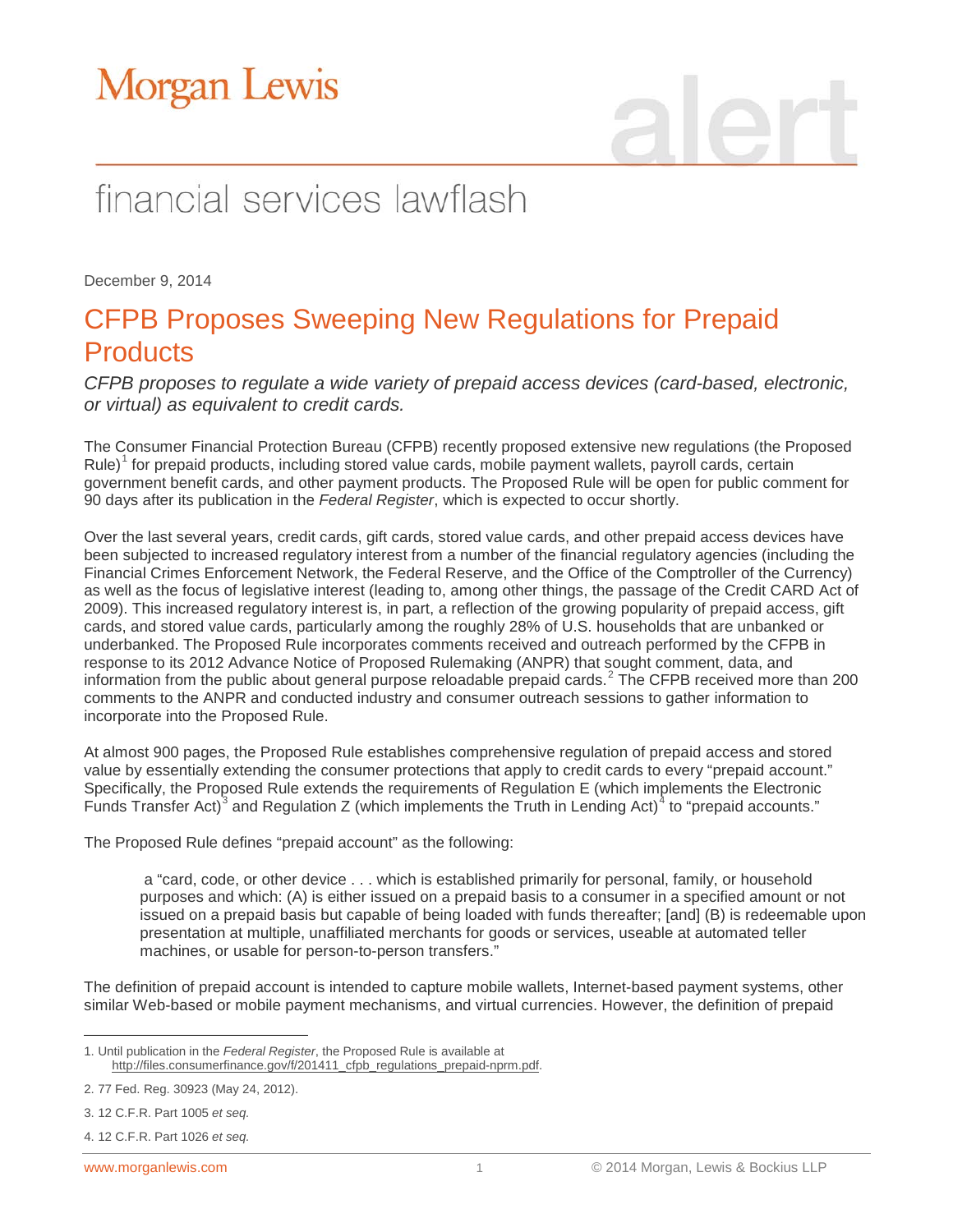## **Morgan Lewis**

account specifically excludes "gift certificates;" "store gift cards;" "loyalty, award, or promotional gift cards;" and general-use prepaid cards that are marketed and labeled as a gift card or gift certificate. The CFPB intends for the definition of prepaid account to allow for flexibility to capture emerging technology-based payment systems.

Under the Proposed Rule, financial institutions issuing prepaid accounts would have to provide periodic statements or make account information easily available online. Furthermore, the error resolution and customer liability limits of Regulation E would apply to prepaid accounts, giving the consumer the ability to contest erroneous or fraudulent charges and have limited liability for errors, fraud, or a lost or stolen prepaid account if the error, fraud, or loss is promptly reported within the time period established by Regulation E.

The Proposed Rule also establishes certain disclosures that will be required to be made available to consumers prior to establishing or purchasing a prepaid account. The disclosures are intended to clarify to consumers the various fees and costs associated with the "prepaid account" and to allow consumers to comparison shop among prepaid account products. The Proposed Rule contains model forms of disclosures (a short form and a long form). Issuers of prepaid accounts would also be required to post the account agreements on their websites and submit the agreements to the CFPB for posting on a public website maintained by the CFPB. The CFPB has drafted sample disclosures, which are available for comment along with the Proposed Rule itself.

Additionally, the Proposed Rule would extend the protections afforded to credit card products under Regulation Z (many of which were enacted by the Credit CARD Act of 2009) to any overdraft line of credit or other line of credit associated with a prepaid account. These protections would include (1) a requirement that the issuer of prepaid accounts ensure that the consumer has the ability to repay the debt before offering the line of credit (similar to the ability to pay assessment required for credit card issuers); (2) providing the consumer with the same monthly billing statement that is provided to a credit card consumer; (3) giving consumers at least 21 days to repay the debt before they are charged a late fee, and all late fees must be reasonable and proportional; and (4) a limit on the total fees that may be charged during the first year to no more than 25% of the credit limit. The Proposed Rule would also impose additional obligations on issuers of prepaid accounts, beyond that required of credit card issuers. Issuers of prepaid accounts would have to wait 30 days after a consumer registers a prepaid account before formally offering credit to the consumer. The issuer would also be prohibited from using funds loaded into a prepaid account to pay the outstanding credit balance, unless the consumer affirmatively opts in to such repayment.

#### **Potential Impact of the Proposed Rule**

The scope of the Proposed Rule is broader than had been expected and captures mobile wallets and other forms of virtual currency unconnected to credit cards that have not previously been subject to Regulation Z and, in the case of virtual currency, not subject to any substantive federal regulation. The expansion of Regulation Z credit card protections to prepaid cards was not unexpected, particularly because consumers often do not distinguish between gift cards, stored value cards, credit cards, and prepaid accounts and expect the same protections from each product. The Proposed Rule, if enacted as drafted, will almost certainly increase compliance costs for issuers of prepaid accounts (even mobile wallets), mainly because of the requirements for printed account statements or online account balance access and the two required disclosures (short form and long form). Whether these additional consumer disclosure requirements end up being incorporated in the final rule remains to be seen and will depend, in part, on industry and consumer input and comment on the Proposed Rule. At the same time, the Proposed Rule, when finalized, may give clearer guidance to issuers of prepaid accounts regarding regulatory expectations. This guidance may also be useful in light of the CFPB's enforcement authority to penalize unfair, deceptive, or abusive acts or practices.

Given the scope of the Proposed Rule, we expect that it will receive substantial input and comment from the financial services industry, consumer groups, and other interested constituencies. It remains to be seen how soon the CFPB can assemble a final rule, which will almost assuredly establish final comprehensive federal regulation of prepaid and stored value cards.